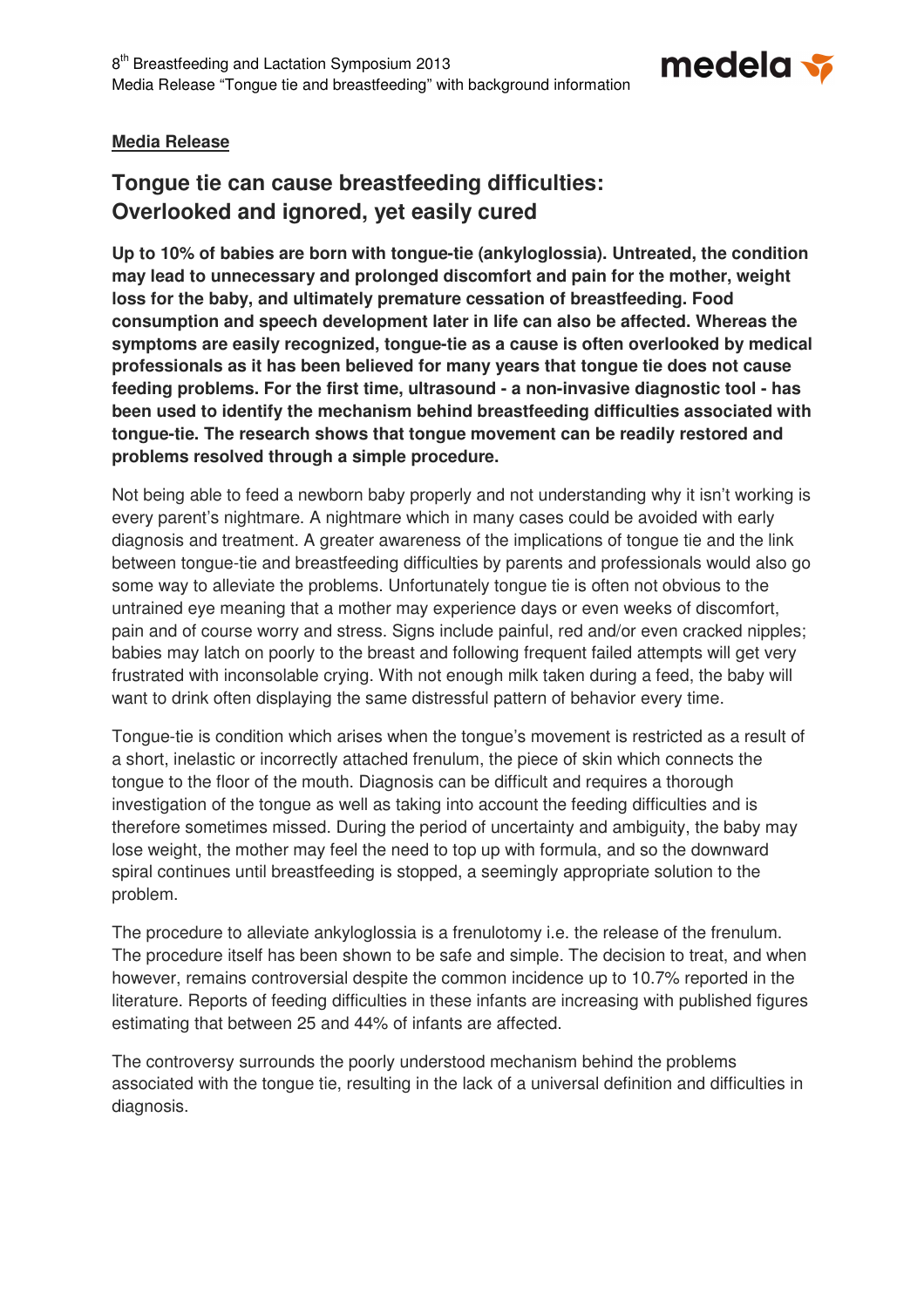

Dr Donna Geddes, Associate Professor from the University of Western Australia is a specialist in ultrasound technology, using it to learn more about the anatomy of the lactating breast and infant sucking dynamics in particular. She has discovered that creating a vacuum is essential for an infant to successfully remove milk during breastfeeding. Now Dr Donna Geddes has used this non-invasive tool again to shed light upon the effects of tongue-tie from a different perspective. Donna Geddes:

"Assessment of the severity and impact of ankyloglossia is based on visual and sometimes physical examination of the infant oral cavity. No objective assessments of sucking ability have been made during breastfeeding. Using ultrasound, we were able to investigate the sucking dynamics of tongue-tie infants feeding before and after frenulotomy. Our studies clearly show that tongue tie is having a negative influence on tongue movement, either by pinching the tip of the nipple, or compressing its base, and therefore may cause problems with breastfeeding. Restricted tongue movement can be restored with the release of the frenulum, and this will result in relief for both mother and baby."

Her research, which will be presented during Medela's  $8<sup>th</sup>$  International Breastfeeding and Lactation Symposium in Copenhagen (12-13 April 2013), provides further evidence that ankyloglossia and its treatment should always be considered when assessing an infant for breastfeeding difficulties, suggesting a shift in common professional practice.

**ENDS** 

April 12, 2013

#### **Contact**

Martin Elbel, Medela AG, Head of Corporate Communications martin.elbel@medela.ch, Phone +41 41 769 54 37 (Office), +41 79 881 78 28 (Mobile)

#### **About Medela**

Medela provides technologically advanced, superior-quality breastpumps and breastfeeding accessories to nursing mothers around the world. Medela develops products based on research by the world's leading lactation experts and has established an extensive line of products to meet the diverse needs of nursing mothers. These products include hospital-grade, double and single electric and manual breast pumps and breastfeeding accessories.

The Medela family company, headquartered in the Canton of Zug, Switzerland, was founded by Olle Larsson in 1961. Medela concentrates on two business units, Breastfeeding and Healthcare, specialising in the application of vacuum technology to medical suction devices. Medela has 16 subsidiaries in Europe, North America and Asia, distributes its products in over 90 countries, and employs 1,300 staff worldwide.www.medela.com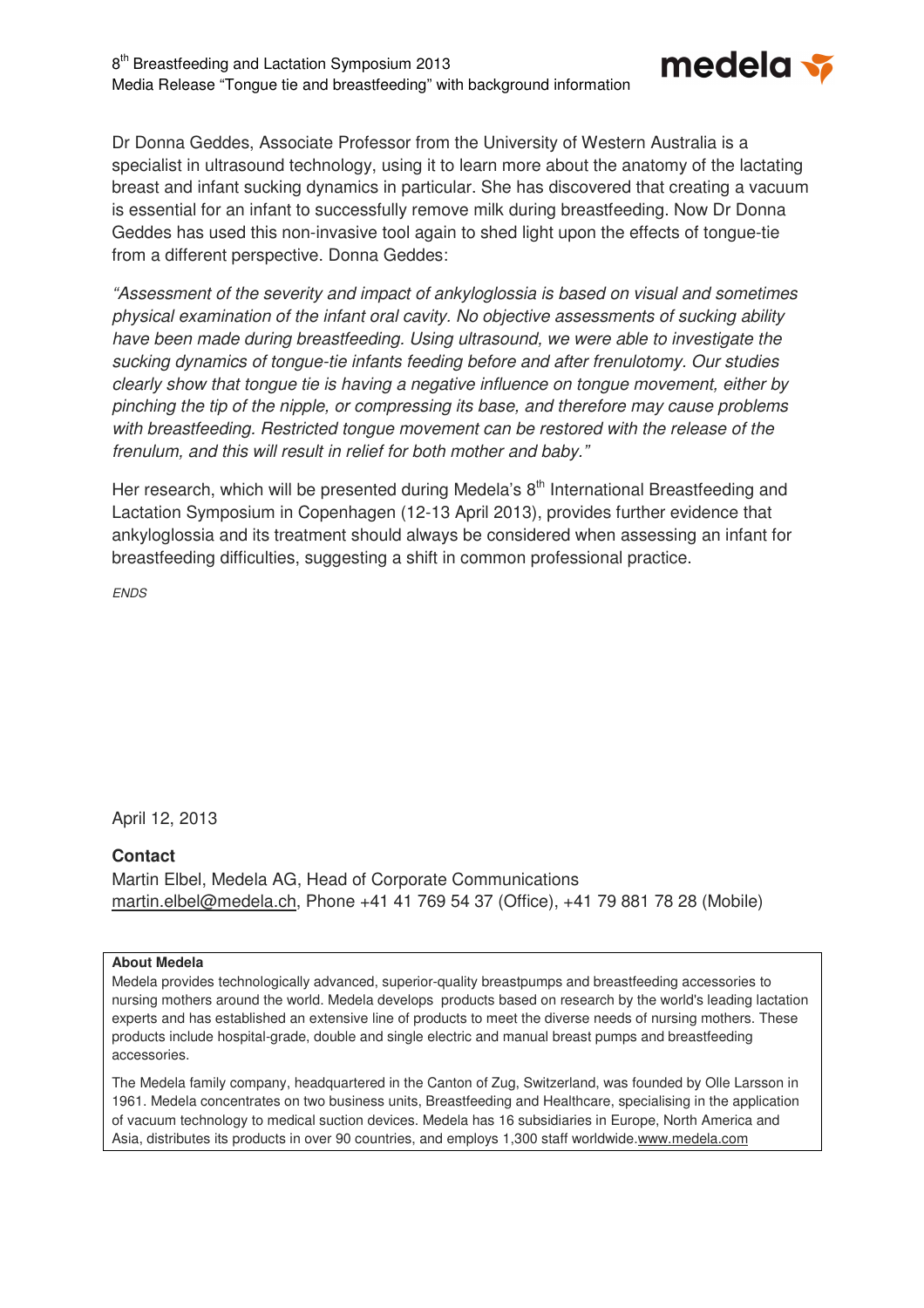8<sup>th</sup> Breastfeeding and Lactation Symposium 2013 Media Release "Tongue tie and breastfeeding" with background information



# **Fact Sheet, Background information**

#### **Research based background information**

- Ankyloglossia, or tongue-tie, is characterized by a restricted movement of the tongue resulting from a lingual frenulum that is either short, inelastic, or attached incorrectly. Tongue-tie can cause breastfeeding difficulties such as difficulty latching to the breast, maternal pain, and inefficient milk transfer leading to poor infant growth and a decline in maternal milk supply.
- While the procedure to alleviate tongue-tie, a frenulotomy<sup>1</sup>, has been shown to be safe, simple and successful in alleviating these issues, the decision to treat, and when, remains controversial as the mechanism behind the problems associated with tongue tie is poorly understood, resulting in the lack of a universal definition and difficulties in diagnosis.

### **The dynamics of sucking - background**

- Using the non-invasive tool of ultrasound Dr Donna Geddes (nee Ramsey) was first able to reinvestigate the anatomy of the lactating breast. Milk ducts were seen as small, and branched very quickly under the areola and into the breast tissue and there was no evidence of lactiferous sinuses/milk storage areas (as this has been described since 1840). This indicated that the ductal system was primarily responsible for transporting milk from the alveoli to the infant's mouth rather than storing it. $^2$
- This had subsequent implications for the dynamics of healthy infant sucking. It was previously thought that compression of these milk storage areas in a peristaltic motion was responsible for milk transferring to the infant's mouth. Dr Geddes was able to demonstrate that milk flow was associated with a downward movement of the tongue and minimal distortion of the nipple. Such that when nipple diameter increases and the infant draws a vacuum that milk flowed, and when the nipple was compressed, milk flow ceased. $3$

#### **Tongue tie changes the dynamics**

 $\overline{a}$ 

- To help understand tongue-tie better and the issues surrounding it, Dr Donna Geddes investigated the sucking dynamics of tongue-tie infants feeding before and after frenulotomy using ultrasound.
- Once the healthy term infant sucking dynamics had been defined, Dr Geddes could now move on to uncover whether tongue-tie was associated with any measureable alteration in sucking dynamics. During this investigation Dr Geddes measured altered tongue movements that resulted in distortion of the nipple, and was able to identify two distinct groups of infants presenting with tongue-tie based on their sucking dynamics.

<sup>1</sup> A frenectomy (also known as a frenulectomy, frenulotomy or frenotomy) is the release of a frenulum, a small fold of tissue that prevents an organ in the body from moving too far.

<sup>2</sup> Ramsay DT, Kent JC, Hartmann RA, Hartmann PE. Anatomy of the lactating human breast redefined with ultrasound imaging. J Anat 2005 Jun;206(6):525-34, http://www.ncbi.nlm.nih.gov/pubmed/15960763

<sup>3</sup> Geddes DT, Kent J, Mitoulas L, Hartmann PE. Tongue movement and intra-oral vacuum in breastfeeding infants. Early Hum Dev 2008;84:471-7. http://www.ncbi.nlm.nih.gov/pubmed/18262736